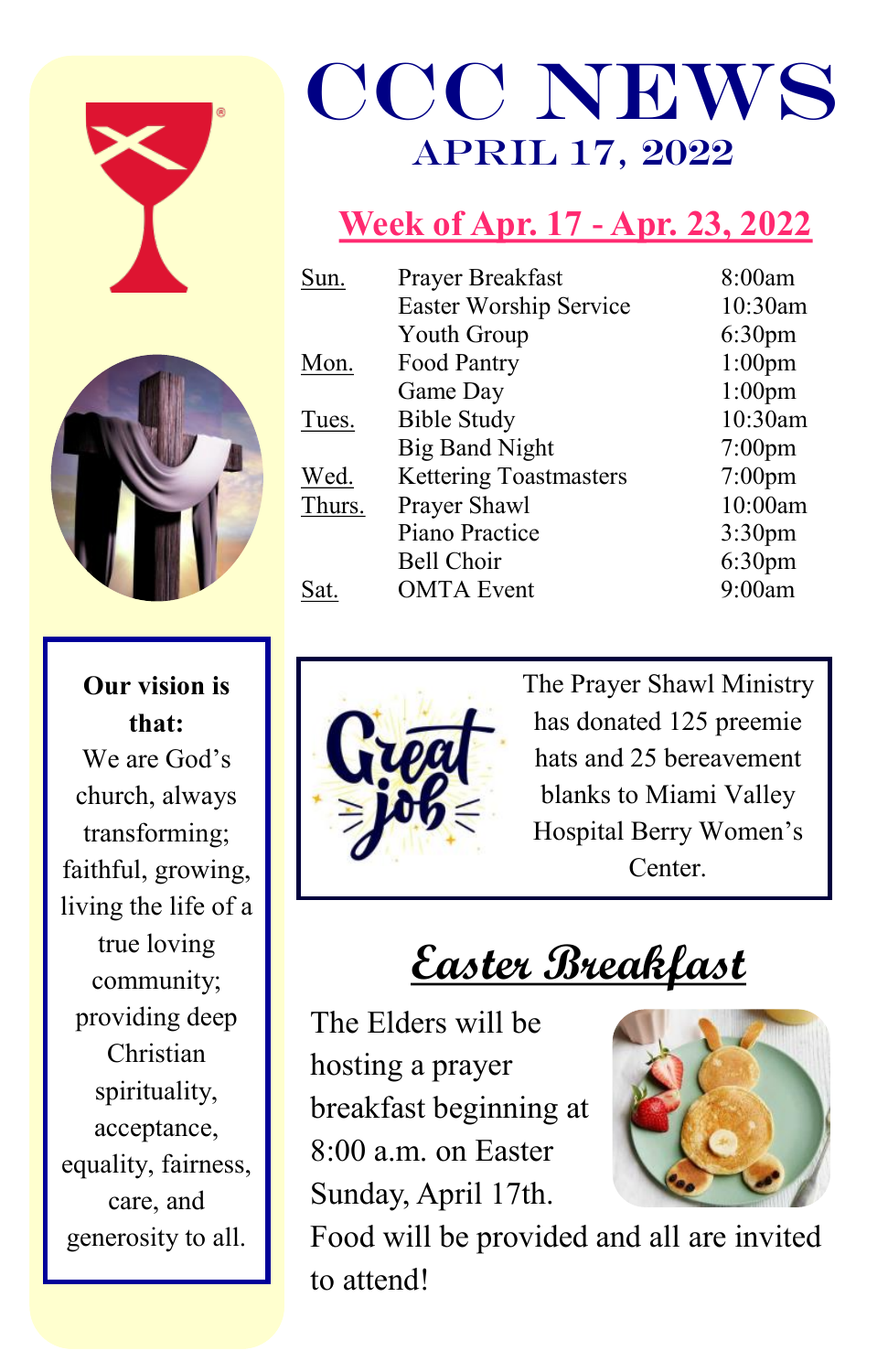

# CCC NEWS

#### April 17, 2022 - page 2

Easter Special Offering

Several times a year, congregations receive a special



offering to support the ministries of the Christian Church (Disciples of Christ). These gifts are given above and beyond the regular core support of Disciples Mission Fund. The Easter Offering supports several of

the general ministries of the Christian Church. Your gift supports college students in leadership development programs, global mission partners, health and social service ministries, the formation of new congregations, support for pastors and chaplains, and so much more. Special offerings will be taken up April 10th and April 17th; place donations in the Special Offering envelopes or donate online at [https://disciplesmissionfund.org/give/.](https://disciplesmissionfund.org/give/)

#### **Mission Statement**

#### To be a **Christ-centered** people

**LOVING** one another because God is love

**FORGIVING** one another as Christ forgives us

**GROWING** spiritually in prayer, worship, and study

**SHARING** our Faith Journey through stories

**SERVING** the needs of others using God's abundant blessings

to touch **ALL** through God's unconditional love.

#### **Serving This Sunday**

*Elder:*  Brenda Shoup

*Lay Leader:* Larry Green

*Slides (8:30):* Brenda Shoup

*Sound/Slides (10:30):* Rob Bernard & Chuck Bentley, Jr.



**4/9** - Carlie Domansky **4/9** - Karen Moon **4/11** - David Moody **4/16** - Tom Osborne **4/17** - Noemi Marrero **4/24** - Randy Green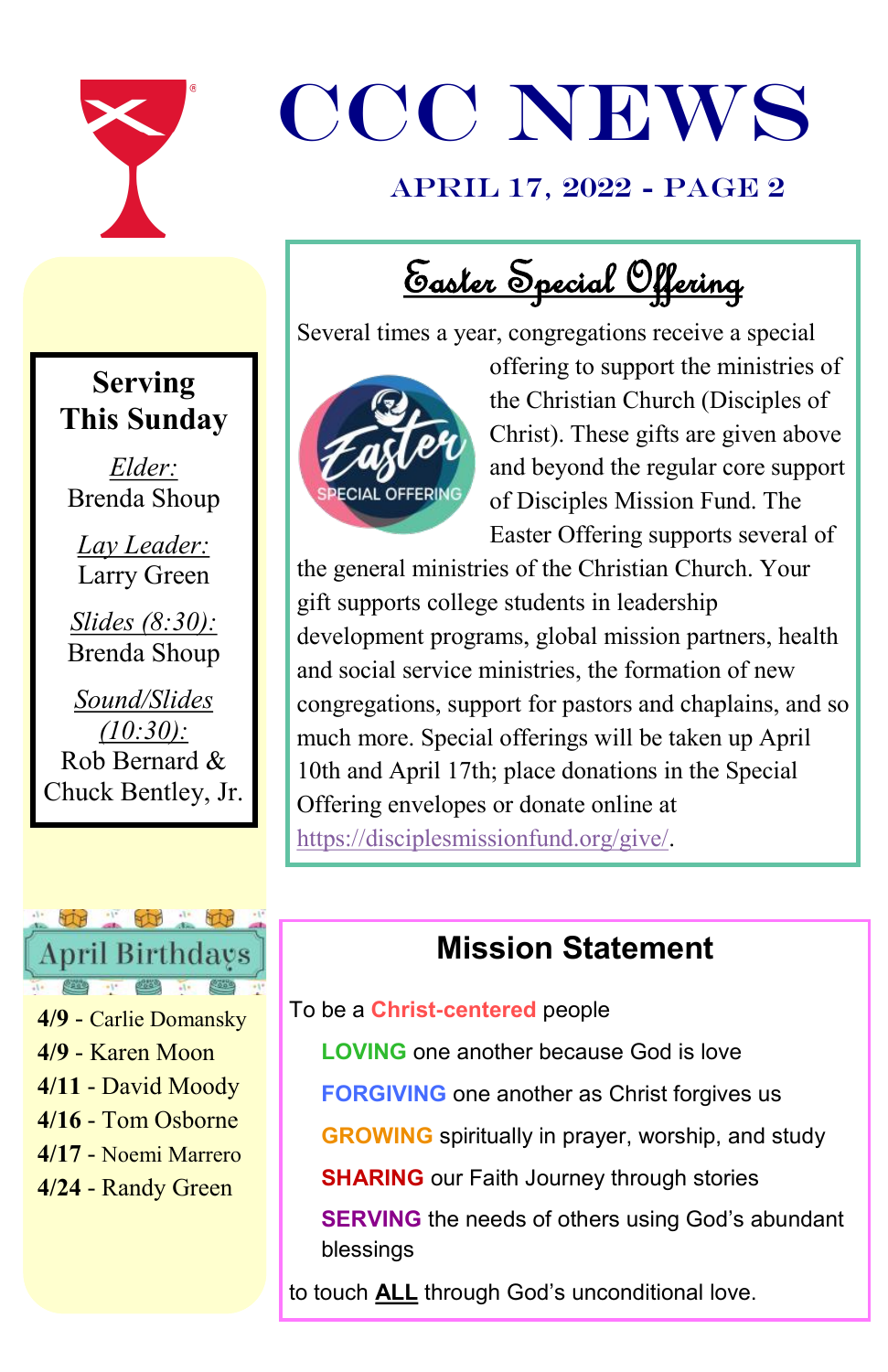

# CCC NEWS

#### April 17, 2022 - page 3

## Family Photo Fundraiser

#### **Core Values**

Christ-Centered (No creed but Christ)

Love, Unconditional and Universal

Open Table

Openness to the Holy Spirit and Committed to Spiritual Growth

Being a Serving and Caring Congregation

Making Disciples Throughout the World

Transformation



Easter Sunday is coming, and our youth (on the suggestion from Pastor Betty) will be at church on Sunday to take your family photos! We will have a couple photo areas set up that



can be used to take a family photo following our 10:30 service. Our youth (and their leaders) will be happy to take your photo with your camera or ours. (Photo areas

will be in the narthex by the wall, as well as at the front of the sanctuary.)

Donations will be accepted and will be used to fund their upcoming Heritage Trip to Lexington at the end of May.

The Food Pantry is Having a Baby!



The Food Pantry is expanding!

We want to help families with small children to get supplies that food stamps won't cover.

Bring diapers and wipes starting on Mother's Day